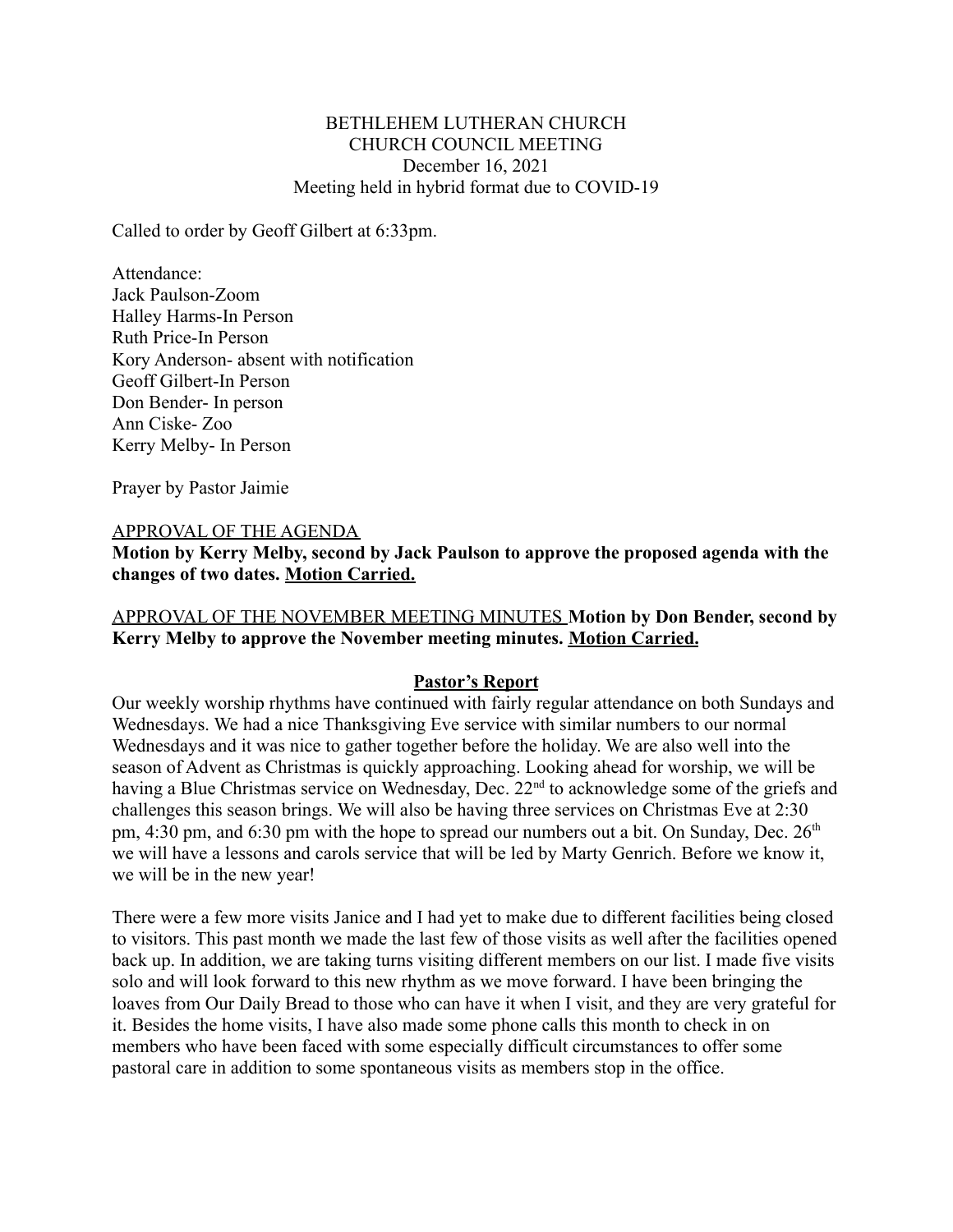This past month, Carla and I met with a candidate interested in the choir director position who has been asked to fill out an application. We are still waiting to hear back from them, but I will keep the council updated on the process as it unfolds. Speaking of hiring, I met with the personnel committee last week and they have begun to work on crafting a job description for the parish associate position so that we can hopefully vote on it in January. The personnel committee will be working with Jerry to discern and curate the budget for the coming year, specifically regarding the salary of this position. In addition to these meetings, I attended my other regular meetings including my weekly text study group, our biweekly staff meetings, and my monthly meetings with the finance committee, our synod conference, and my first call group.

On Sunday, Dec.  $5<sup>th</sup>$  we welcomed six new members to Bethlehem, Beth Gilpin, June Benson, Tyler, Kristy, Mikayla, and Zane Bovre. Last week, another couple who had attended the new member orientation decided they would like to officially join as well. We welcomed Emil and Nancy Loether on Sunday, Dec. 12<sup>th</sup>. We are excited and grateful to have these members join our Bethlehem family! Some other events that have happened over the last month include some meet and greets I had with the congregation at coffee hour, with the confirmation families, and with the  $3<sup>rd</sup> - 5<sup>th</sup>$  grade Sunday School class. In confirmation, we had a game night on Dec.  $8<sup>th</sup>$ , a potluck on Dec. 1<sup>st</sup>, and are currently working on a service project for residents at Tivoli. This past week we had our Gifts of Bethlehem auction which had a lot of engagement, but we have some changes in mind to make for next year to help reduce some of the extra work it created and to help it run more smoothly. The Gifts of Bethlehem concert was a great event, and I am grateful for all the gifts that were shared.

With Advent Blessings, Pastor Jaime Benson

## **COMMITTEE REPORTS**

## Finance Committee

Financial Update

- Revenue for November: \$26,090 up from previous year. An increase in general offerings is noted from last month as well as last year. Expenditures: \$34,936. This represents an increase and is due to approx. \$15,000 paid out for the youth mission trip, so a net loss in November of \$8845. Year to date we have a profit of \$37,284
- A Personnel Committee formed and met to discuss position descriptions. Pr Jaime asked Jerry to be a part of a committee for monetary information. Pay raises to be considered for existing staff members
- Benevolence will be paid out this month to Synod- \$600, World Hunger- \$350, Portage PACAP- \$500
- **●** 2022 Budget/Annual Meeting. Jerry presented the budget and was reviewed by the committee. Jerry needed a couple more documents to project the budget more accurately. He will finish the budget and email to the committee.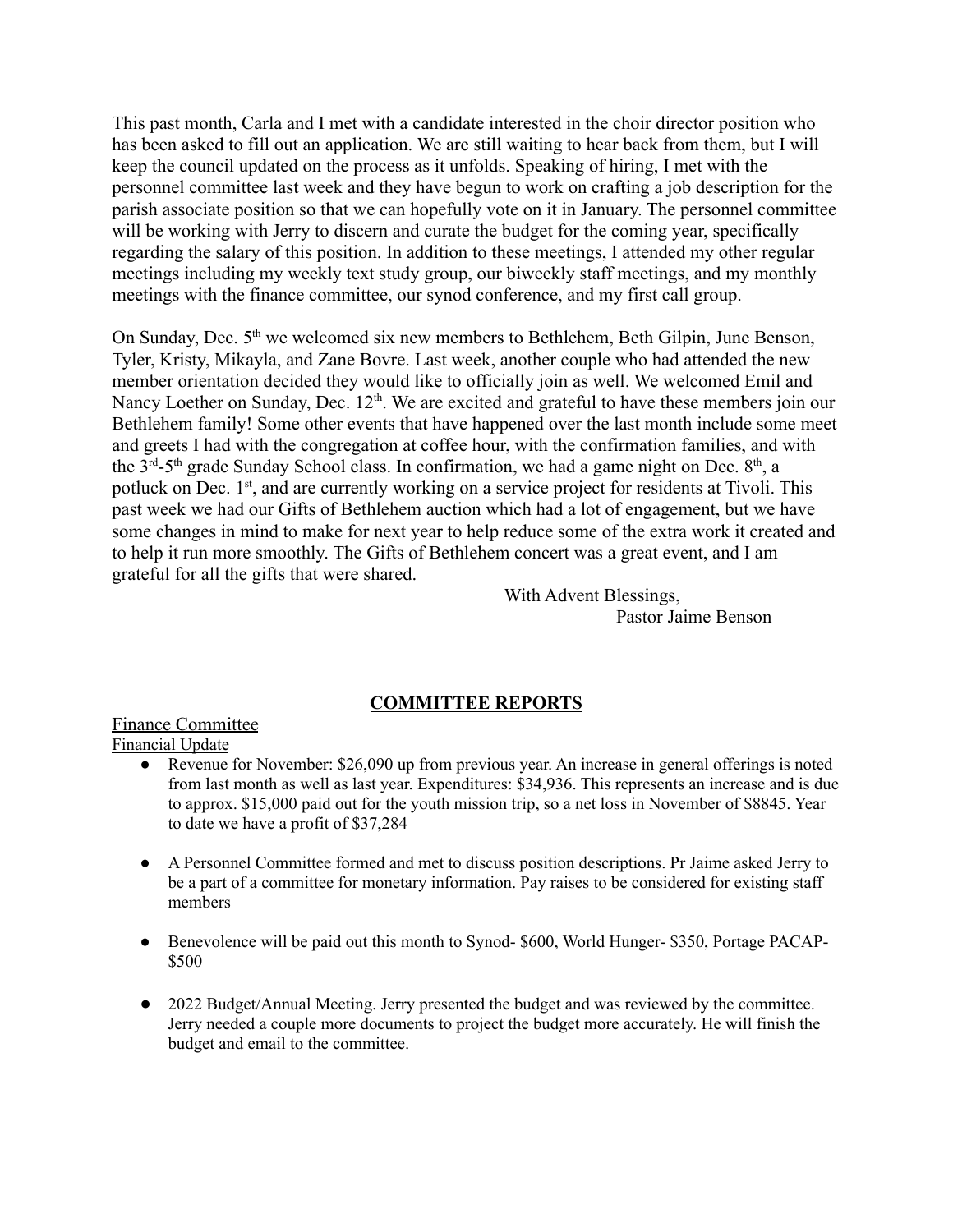# Christian Education Committee Report

Confirmation

Confirmation has had a busy December with a potluck and acolyte training on Dec. 1st, a game night on Dec. 8th, and a service night on Dec. 15th. We will take time off for Christmas and will return to in person classes on January 5th. We will be starting a unit on the Bible in the new year.

## Sunday School

The children sang at the Gifts of Bethlehem and will sing this Sunday as well. They will not be having class 12/26 or 1/2.

Youth Group No updates provided.

## Worship & Music Committee Report

## Property Committee Report

Year End utility reports were completed and trend analysis sent to the council. A new report was created to track increases in natural gas rate elements.

Building Maintenance:

- An air deflector was fabricated and installed on the supply vent on the east side of the altar to redirect the airflow.
- LED lights on the crosses marking the driveway entrance were replaced.
- Reattached soffit and j-channel on the second story gable on the southwest corner of the building torn loose by high winds.
- Plumbing repairs were made to the flush valves in the mens' room.
- Snowblowers were prepped for the season.

A big thanks to everyone who helped get the Christmas tree into the sanctuary.

Local & Global Committee Report No Report Received

Stewardship/Evangelism No Report Received

Covid Task Force December 13, 2021, Minutes *In attendance: Del Molden, Janice Petersen, Melissa Bradbury, Ann Ciske, Julie Saalsaa, Pr. Jaime Benson, Larry Sween*

## - Max attendance for Christmas worship

Create a form for people to indicate which service they will come to with an estimate of the number of people attending, which will allow for us to plan accordingly for seating and set up. There will be a maximum of 200 people seated in the sanctuary (if 10-15 extra come they will be seated in sanctuary; more than 15 will be seated in the narthex)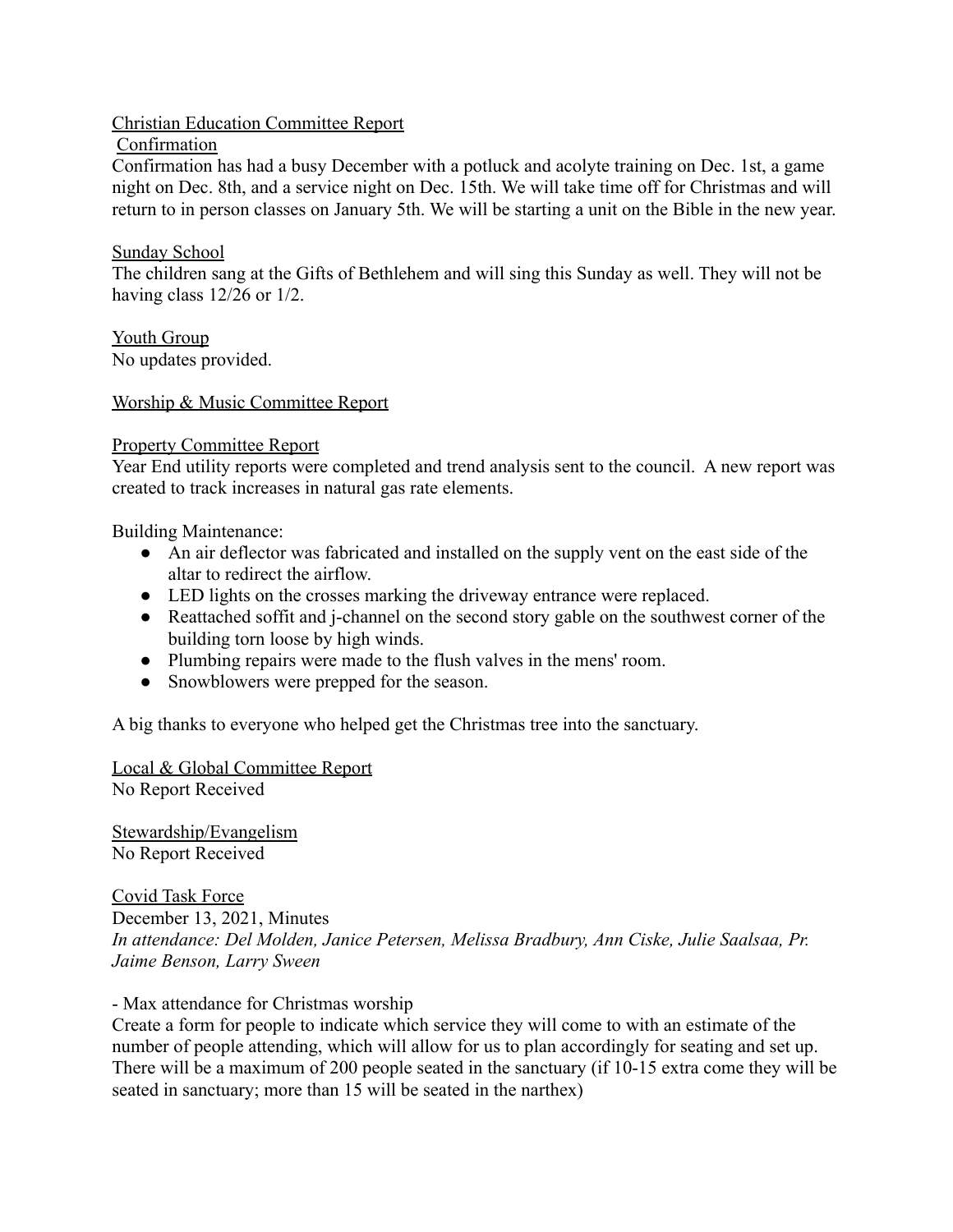#### - Communion and offering for Christmas worship

We will offer communion cups at the altar for Christmas worship. The ushers will dismiss each pew to come up and will have a basket of communion cups to distribute to those who wish to stay seated. We will encourage everyone to use hand sanitizer which will be placed where people can access it. The offering bowls will be passed out.

#### - Close Contact for Confirmation

Parents and mentors were notified via email that someone who was at Confirmation on Dec. 8 tested positive for Covid. Julie and Pr. Jaime received a text from this individual Sunday evening right after this person found out. This person had not been to any other gatherings at church during their infectious period except for Confirmation. This was discussed at our Covid meeting. An email was sent to parents that there will still be class on Dec 15, but the parents should use their discretion as to whether or not to send their child/ren and to keep them home if symptoms arise. Follow health department protocols.

## **A motion by Kerry Melby, second by Geoff Gilbert to approve the committee reports. Motion Carried.**

#### **Old Business**

Portico update

The council did not receive any feedback from any members regarding this matter for the 2nd meeting in a row.

Personnel Committee Terms

Members of the committee will commit to the three year term.

#### **New Business**

2022 Budget (Jerry Saalsaa)

**A motion by Geoff Gilbert, second by Don Bender to approve the associate job description as presented. Motion Carried.**

**A motion by Halley Harms, second by Geoff Gilbert to approve the annual budget as presented by Jerry to present to the congregation at the annual meeting. Motion Carried.**

Approval of New Members (Pr. Jaime)

**A motion by Don Bender, second by Geoff Gilbert to approve the above listed new members in the Pastor's Report. Motion Carried.**

Stewardship Christmas Letter- It was discussed as a council that this is something that the stewardship committee should further discuss for an upcoming stewardship campaign.

**A motion by Don Bender second by Jack Paulson to adjourn the meeting at 7:16. Motion Carried.**